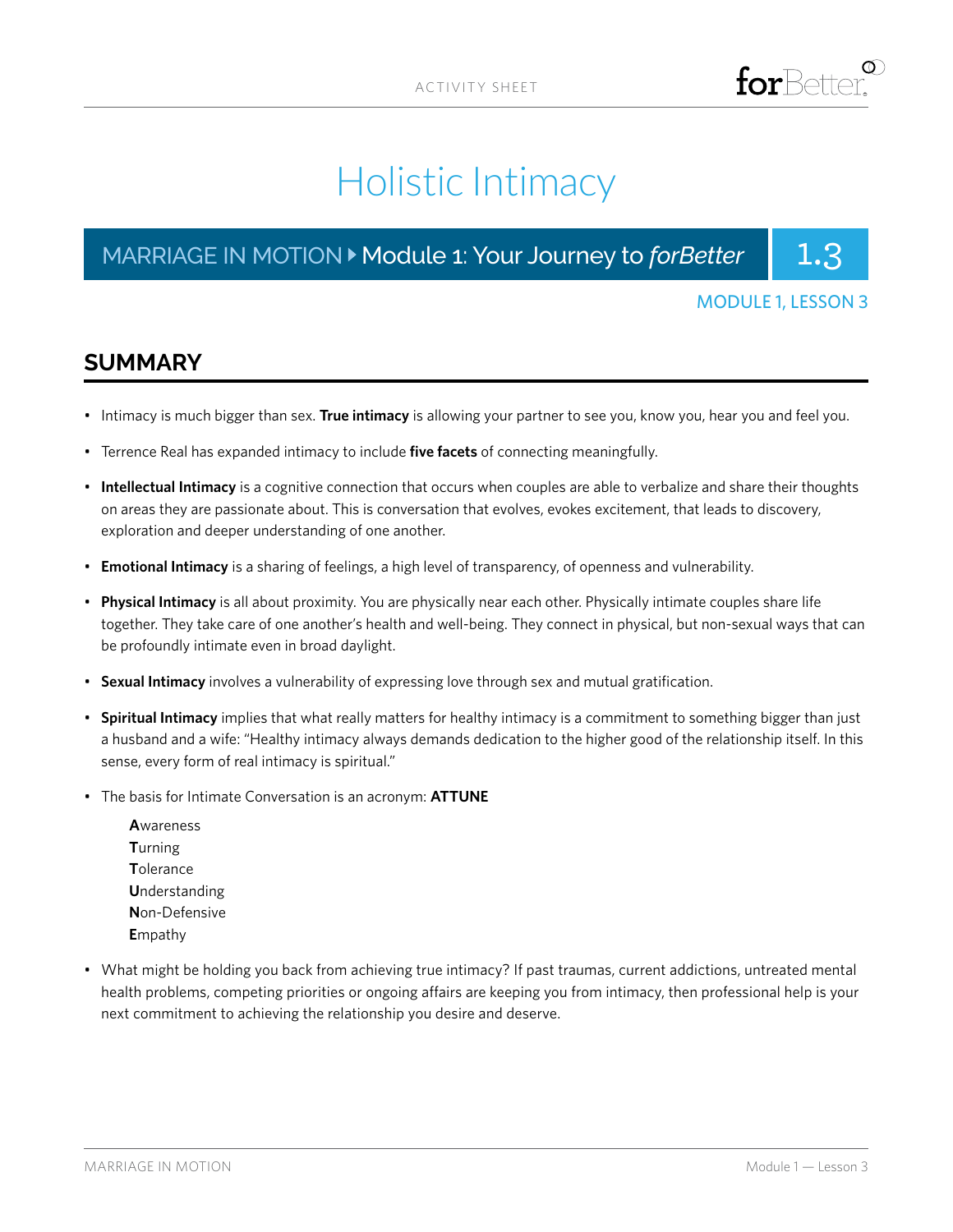### **ACTIVITIES**



**Pick one area of intimacy, and brainstorm how you can enhance this area.** Try to be creative, innovative and novel. Once you have a few ideas, write down the one thing that you will do THIS week to enhance your intimacy.

*Remember, slow and steady wins the race. Small things, often, make all the difference. So verbally make a commitment to enhancing one area of intimacy with your partner.*

**I will commit to...**

**... in the next seven days in order to enhance one area of intimacy.**